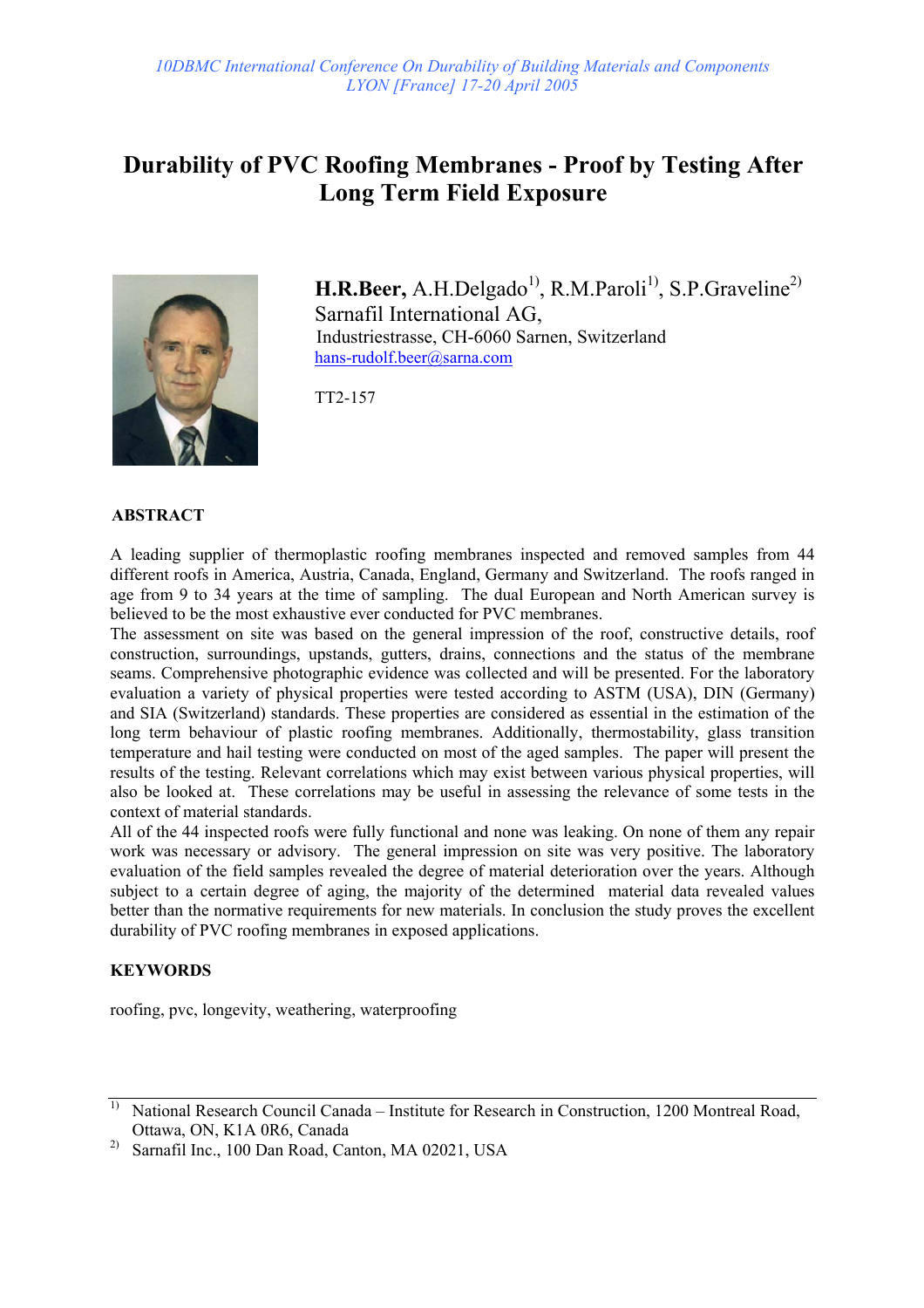## **1 INTRODUCTION**

Poly(vinyl chloride) – PVC, also known as vinyl - is one of the most versatile thermoplastics in use today. PVC roofing membranes can now look back to history of five decades of use in Europe. All roofs are expected to provide decades of problem free service. When new products are developed and introduced, there is little knowledge of how they will age beyond data generated in accelerated artificial weathering tests. Although testing the physical properties of new materials can be useful in trying to compare and even rank them against other similar products, nothing is more useful or informative than actual field experience [1].

Physical properties of all roof systems change with age and outdoor exposure. The change in physical properties of a roof membrane may be the result of many factors. A few factors that may affect the physical properties of a vinyl membrane include chemical formulation stability, thickness of the polymer, reinforcement, method of manufacturing, geographic location, heat and ultra violet radiation exposure, other products used in conjunction with the membrane and roof slope. These factors cannot adequately be simulated in any test program. The certainty of service life predictions increases with increasing application experience.

A major international supplier of PVC membranes with a vast inventory of roofs across Europe and North America, decided to survey a large sampling of their older roofs to assess how their materials were performing over time. The survey was expected to provide valuable insight on the ageing behavior of the products and will serve as a basis for life cycle costing (LCC) and life cycle analysis (LCA) evaluations.

### **2 METHODOLOGY**

The manufacturer reviewed their internal project data bases and files in the various countries in which they operate to determine some of the oldest projects in each of their regions. 20 roofs were selected to be surveyed and sampled in Europe and 25 in North America. The roofs were chosen on the basis their age, geographic location (reasonable cost to access and to insure diversity of climate), and owner willingness to allow the company to access their roof and remove samples. A thorough visual inspection was conducted on each roof and samples were taken. In the USA local roofing consultants were invited to participate in every investigation. The North American roofs were surveyed in 2001 and the European roofs in 2002. Only roofs with exposed membranes were included in the survey. The manufacturer promotes the use of membranes with a glass mat carrier (G type) in adhered applications, and those with a synthetic polyester reinforcement (S type) in mechanically attached assemblies. Information on all inspected projects in Table 1. Unless otherwise specified, the installed thickness of all membranes was 1.2 mm.

All samples were sent to the manufacturer's research and development laboratory in Switzerland for testing. All samples were tested to the requirements of the German standard DIN16726 [2] or the Swiss standard SIA V 280 [3], the relevant standard for single ply PVC roofing membranes in each country.

A second set of samples taken from the North American roofs studied was sent to the National Research Council Canada for testing according to the requirements of ASTM D4434 [4]. Additional measurements not called for in the standard such as glass transition and reflectivity were also conducted on this set of samples. It is far beyond the limits of this paper to report the full set of data. More detailed information on the background of the study and the test methodologies can be found in previous papers by the same authors [5] [6]. A smaller sub set of all of the samples was subjected to hail resistance testing at the EMPA in Zurich, Switzerland.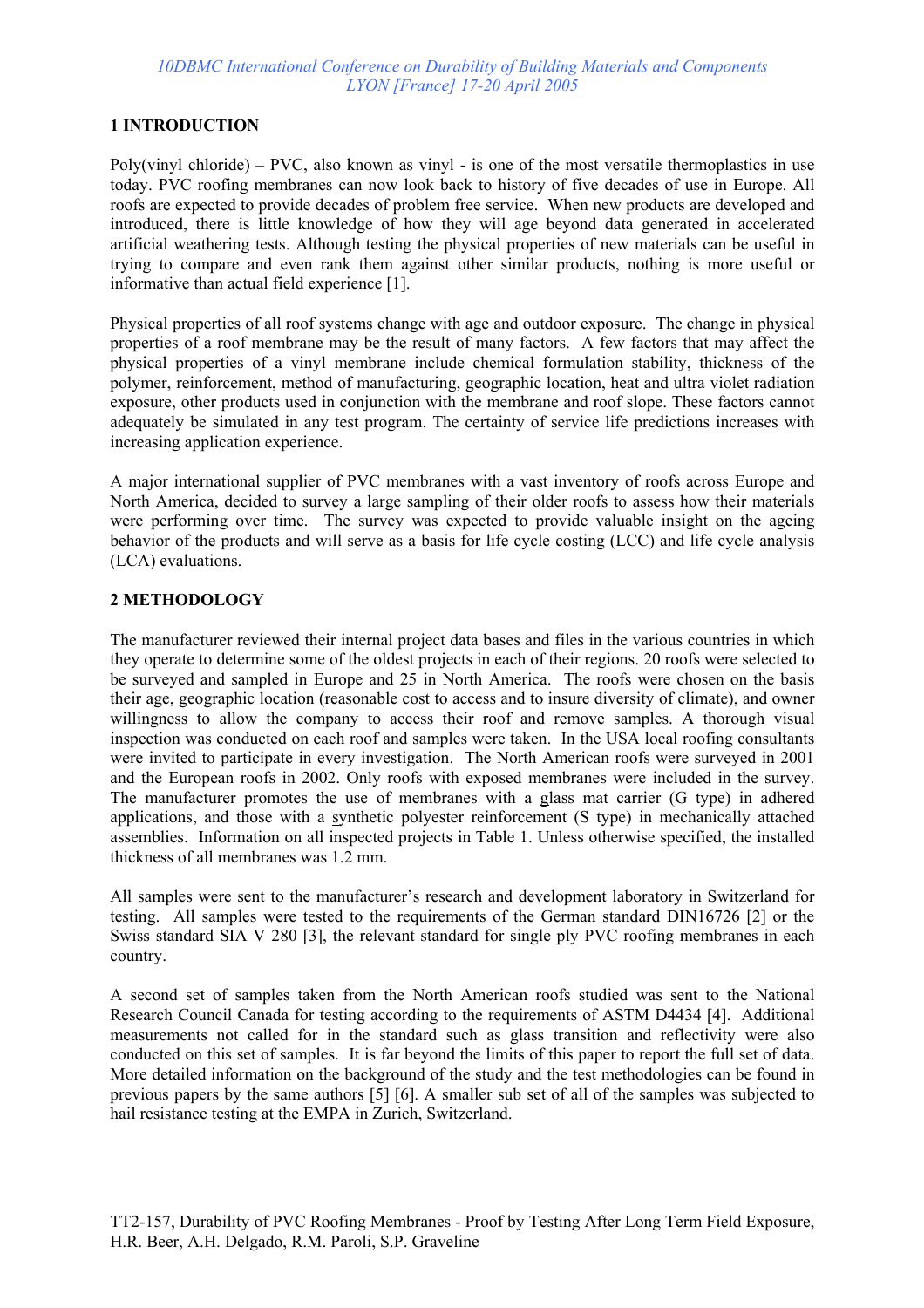| ID             | Project Location    | Type*    | Instal-<br>led | Age<br>years | ID  | Project<br>Location | Type*    | Instal-<br>led | Age<br>year<br>S |
|----------------|---------------------|----------|----------------|--------------|-----|---------------------|----------|----------------|------------------|
| 1A             | Canton MA           | $G - 12$ | 1979           | 22           | 21A | Haileybury ON       | $G - 12$ | 1981           | 20               |
| 1 <sub>D</sub> | Canton MA           | $S - 12$ | 1979           | 22           | 21C | Haileybury ON       | $S - 12$ | 1981           | 20               |
| 2A             | Wenham MA           | $G - 12$ | 1984           | 17           | 22A | Hamilton ON         | $S - 12$ | 1984           | 17               |
| 2D             | Wenham MA           | $S - 12$ | 1984           | 17           | 23A | Alouette QC         | $G - 12$ | 1983           | 18               |
| 3A             | Woburn MA           | $G - 12$ | 1983           | 18           | 25A | Sarnia ON           | $G - 12$ | 1984           | 17               |
| 4B             | Dickson TX          | $G - 12$ | 1984           | 17           | 26  | Calgary AB          | $G - 12$ | 1982           | 19               |
| 5B             | Tyler TX            | $G - 12$ | 1981           | 20           | 101 | Bregenz, A          | $S - 12$ | 1978           | 24               |
| 5C             | Tyler TX            | $S - 12$ | 1981           | 20           | 102 | Villach, A          | $S - 12$ | 1981           | 21               |
| 6A             | Euless TX           | $S - 12$ | 1984           | 17           | 103 | Hausmannstätten, A  | $S - 18$ | 1984           | 18               |
| 7A             | City of Industry CA | $G - 12$ | 1979           | 22           | 104 | Vlotho, D           | $S - 12$ | 1975           | 27               |
| <b>8A</b>      | El Segundo CA       | $G - 12$ | 1982           | 19           | 105 | Freiburg, D         | $S - 12$ | 1977           | 25               |
| 9 <sub>B</sub> | Mountainview CA     | $S - 12$ | 1983           | 18           | 106 | Memmingen, D        | $S - 12$ | 1978           | 24               |
| 10B            | Lacey WA            | $G - 12$ | 1982           | 19           | 107 | Niedergösgen, CH    | $S - 12$ | 1978           | 24               |
| 11B            | Ft. Steilacoom WA   | $G - 12$ | 1983           | 18           | 108 | Schwyz, CH          | $S - 12$ | 1978           | 24               |
| 12A            | Atlanta GA          | $S - 12$ | 1986           | 15           | 109 | Geneva, CH          | $S - 12$ | 1978           | 24               |
| 13A            | Jacksonville FL     | $S - 12$ | 1982           | 19           | 110 | Bursins, CH         | $S - 18$ | 1993           | 9                |
| 14A            | Appleton WI         | $S - 12$ | 1985           | 16           | 111 | Spreitenbach, CH    | $S - 18$ | 1985           | 17               |
| 15B            | Mt. Prospect IL     | $G - 12$ | 1981           | 20           | 112 | Canobbio, CH        | $S - 18$ | 1985           | 17               |
| 15D            | Mt. Prospect IL     | $S - 12$ | 1981           | 20           | 131 | Arnoldstein, A      | $G - 14$ | 1986           | 16               |
| 16A            | Park Ridge IL       | $S - 12$ | 1984           | 17           | 132 | Dortmund, D         | $G - 14$ | 1979           | 23               |
| 17B            | Hackensack NJ       | $S - 12$ | 1986           | 15           | 133 | Kempten, D          | $G - 12$ | 1976           | 26               |
| 18A            | Englewood NJ        | $G - 12$ | 1985           | 16           | 134 | Camorino, CH        | $G - 27$ | 1976           | 26               |
| 18C            | Englewood NJ        | $S - 12$ | 1985           | 16           | 135 | Personico, CH       | $G - 12$ | 1968           | 34               |
| 19A            | Iowa City IA        | $S - 12$ | 1982           | 19           | 136 | Lugano, CH          | $G - 12$ | 1970           | 32               |
| 20B            | Davis CA            | $G - 12$ | 1981           | 20           | 137 | Reading, UK         | $G - 12$ | 1987           | 15               |

**Table 1:** Summary of all projects. Samples 1-26: North America, samples 101-137: Europe

|  |  |  | Note: *: Type of membrane, G: glass reinforced, S: polyester reinforced, "- xy": thickness in mm |  |  |
|--|--|--|--------------------------------------------------------------------------------------------------|--|--|
|  |  |  |                                                                                                  |  |  |

## **3 ROOF CONDITION SURVEY**

On one of the European objects the owner replaced the roof with the same material due to an external damage, and therefore the roof was nine years old at the time of the investigation, rather than 22 as expected. All of the roofs were in good condition. The roofs exhibited various degrees of soiling, the level of which depended on their location, surroundings, building occupancy/ activity, slope, etc. On some of the adhered roofs, there was evidence of insulation board shrinkage below the membrane. In some instances this resulted in localized areas of un-adhered membrane. There were patches on a few of the roofs indicating that the membrane had been punctured at some point. Typically when there were patches, they were found at access points and adjacent to mechanical equipment. Although various skill levels were observed, all welds, including field seams, patches and flashings were watertight. Samples were removed from all roofs. Without exception, new material was welded to the existing, aged membrane. Large weeds were growing in an area were soil had accumulated on one roof. The area was cleared for inspection. The roots had not had any effect on the membrane. On another roof, the skylights had been damaged by hail, although there was no damage to the membrane.

## **4 TEST STANDARDS**

DIN and the SIA standards for roofing membranes were established in 1976 and 1977 respectively. The ASTM standard was first introduced in 1985. All were the first single ply standards introduced in their respective countries. It is interesting to note that many of the roofs surveyed were installed before these standards came into existence.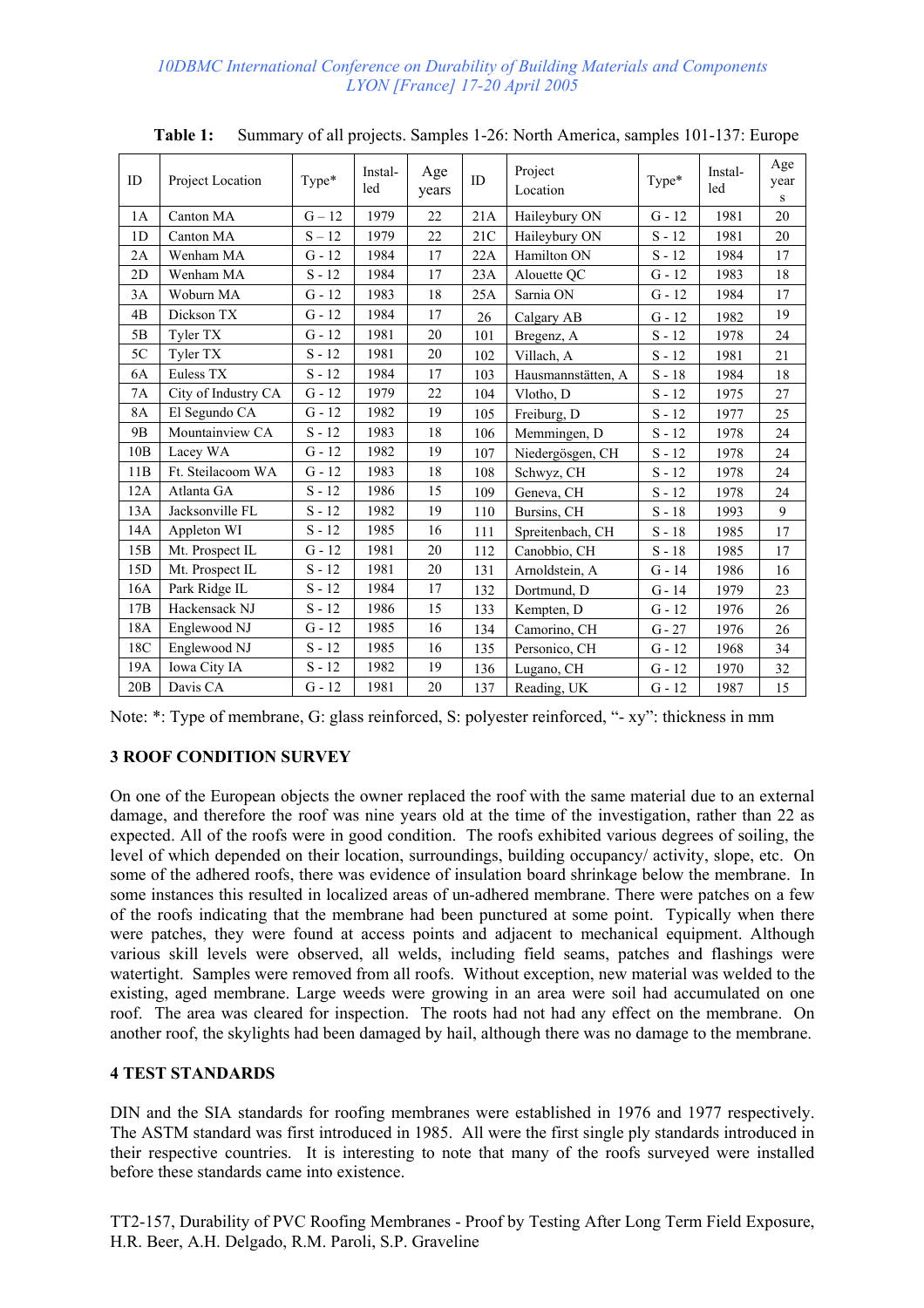## **5 TENSILE PROPERTIES**

Test data for all the polyester reinforced samples, for both machine and cross directions, is shown in Figure 1. The North American samples were tested according to both the ASTM and DIN test procedures, while the European samples were only subjected to the latter.

None of the North American samples met the minimum breaking strength requirement (35 kN/m) as stated in ASTM D4434 except Sample 13A in the cross direction. The samples retained 70-90% of the minimum breaking strength required for new membranes as specified in ASTM D4434 and over 60% of the samples retained more than 80% of that requirement. Note at the time the membrane was made for most of these projects the ASTM Standard did not exist.

All of the samples, European and North American exceeded the minimum requirements of the DIN standard for new materials (16 kN/m), by 60% to 75%.

The German requirement  $(16 \text{ kN/m})$  is less than half of the American minimum (35 kN/m). It is interesting to note however that despite the different test methodologies, the tensile results for a given sample correlate remarkably well between the two standards. Additionally, as can be seen in Figure 1, there is little variation in tensile strength as the membranes age beyond 15 years. It would appear that the polyester reinforcement is well encapsulated within the PVC matrix and is therefore very effectively protected. As mechanically attached membranes are subjected to countless cycles of wind uplift over their service lives, the maintenance of high tensile strength is a critical factor in the long term performance of these membranes.





All the North American samples exceeded the minimum elongation at break value (15%) specified within ASTM D4434 for new material. All samples exceeded the minimum requirements of the DIN standard for new membranes (10%). As can be seen in Figure 1 however, unlike the tensile data, the elongation values generated by the two test methodologies do not correlate very well. The ASTM method appears to yield consistently higher results than the DIN test. The ASTM procedure not only results in higher values but also significantly greater data scatter. The DIN data conversely is quite consistent.

As would be expected, the membranes supported by the light weight, glass mat behave differently under tensile load than the much stronger polyester reinforced sheets. The glass mat in these membranes is there simply to insure dimensional stability. These membranes have the lowest level of shrinkage of any single ply membrane on the market. Test data for all glass mat supported samples is shown in Figure 2.

Whereas with polyester reinforced membranes, the strength of the sheet depends almost exclusively on the scrim, in glass mat supported membranes the strength comes from the polymer. To account for the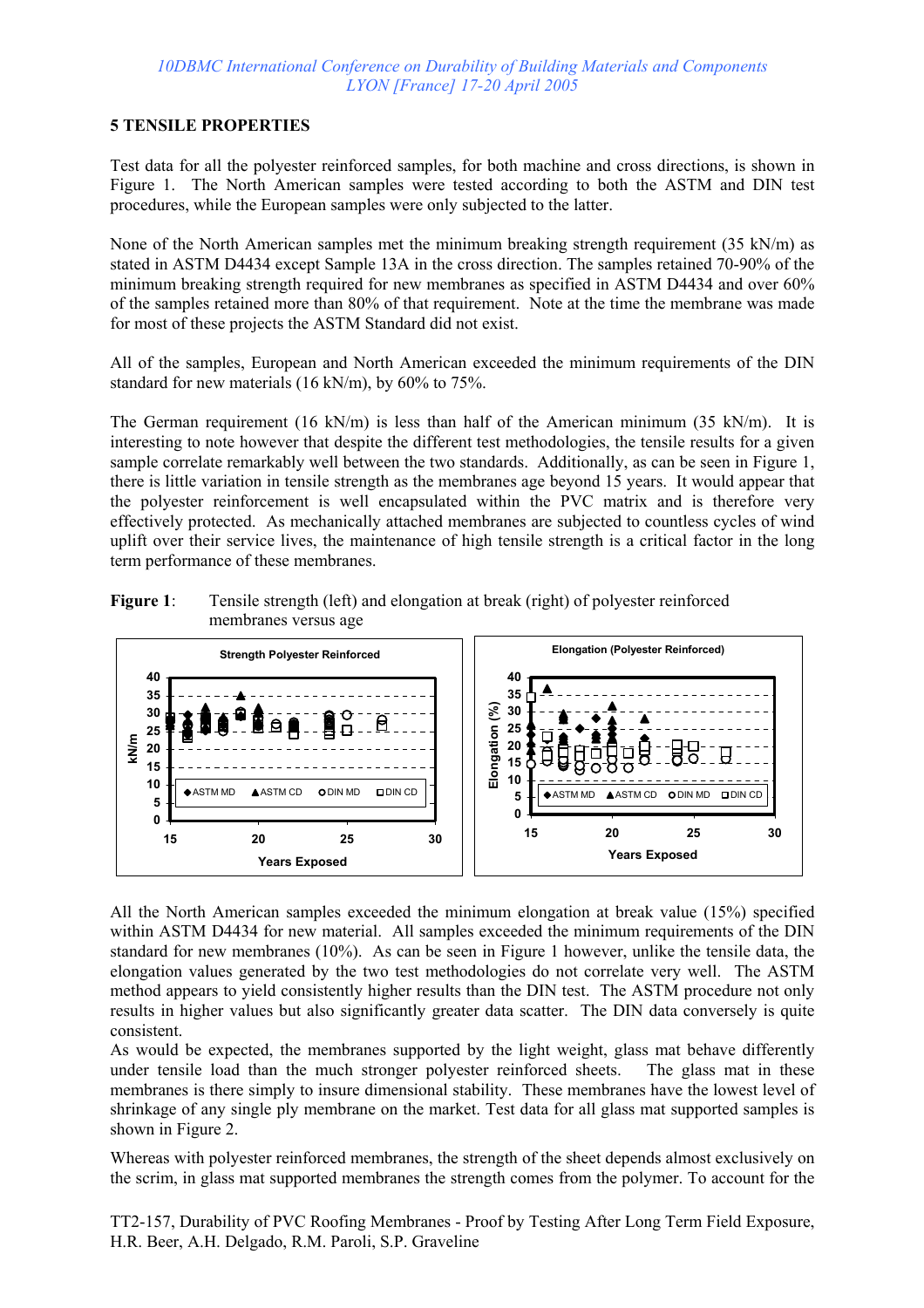thickness of the sample (i.e. greater strength with increasing membrane thickness), data is reported in MPa. All North American samples exceeded the ASTM minimum requirement for new material (10.4 MPa). The tensile strength of all the samples was greater than the DIN minimum (8 MPa). As can be seen in Figure 2, there is a tendency to increased tensile strength with age in the 15 to roughly 23 year range. This is expected as the sheet loses some flexibility over time. Beyond that range, there are insufficient data points to observe a clear trend.

A minimum elongation at break value of 250% is required for new materials in ASTM D4434. The measured elongation at break for the North American samples ranged from 45-150%, which corresponded to 18-60% of the minimum value specified for new materials. Samples 4B, 5B, 8A, and 20B had significantly lower elongation at break values (18-40% of ASTM minimum) than the rest (44-60% of ASTM minimum). The reasons for these values are not clear at this time. The DIN standard calls for new membranes to achieve a minimum of 150% elongation at break. As can be seen in Table 6.3, 4 of the 7 European samples achieved this value, one sample was at 95% of this value and another was at 92% of it (in the machine direction). Overall 11 of 17 samples (European and North American) surpassed this requirement for new products. Even amongst the samples with the lowest elongation values, all of the roofs were performing at the time of the survey and none showed any signs of any distress.





As can be seen in Figure 2, there is no correlation between the elongation data generated by the two different test methods. With the glass mat sheets, the SIA procedure results in higher values than the ASTM method, in many cases significantly higher. Once more, the different test parameters are assumed to be the reason for the differences. Perhaps not unexpectedly, for both types of membranes, the testing conducted at the lower cross head speed yields the higher elongations at break.

## **6 Low Temperature Flexibility**

Flexibility is an important membrane property, particularly during the application phase. The flexibility of all types of roofing membranes decreases with temperature. For this study, the membranes' low temperature flexibility (LTF) was tested according to the procedure outlined in SIA 280. Five 10 mm wide rectangular specimens are folded with a bending radius of about 15 mm and fixed between two metal plates. The test device is then stored in a chamber and allowed to cool to the desired test temperature. When the samples have reached the required temperature the device is removed from the freezer and the two metal plates are instantly and quickly pressed together so that the samples are bent to a radius of 5 mm. The lowest temperature at which all five specimens do not break or crack is recorded. The reproducibility of the test method is  $\pm$  5°C. The SIA 280 requirement for new material is -20 °C. Test results are summarised in Figure 3.

**Figure 3**: Low temperature flexibility data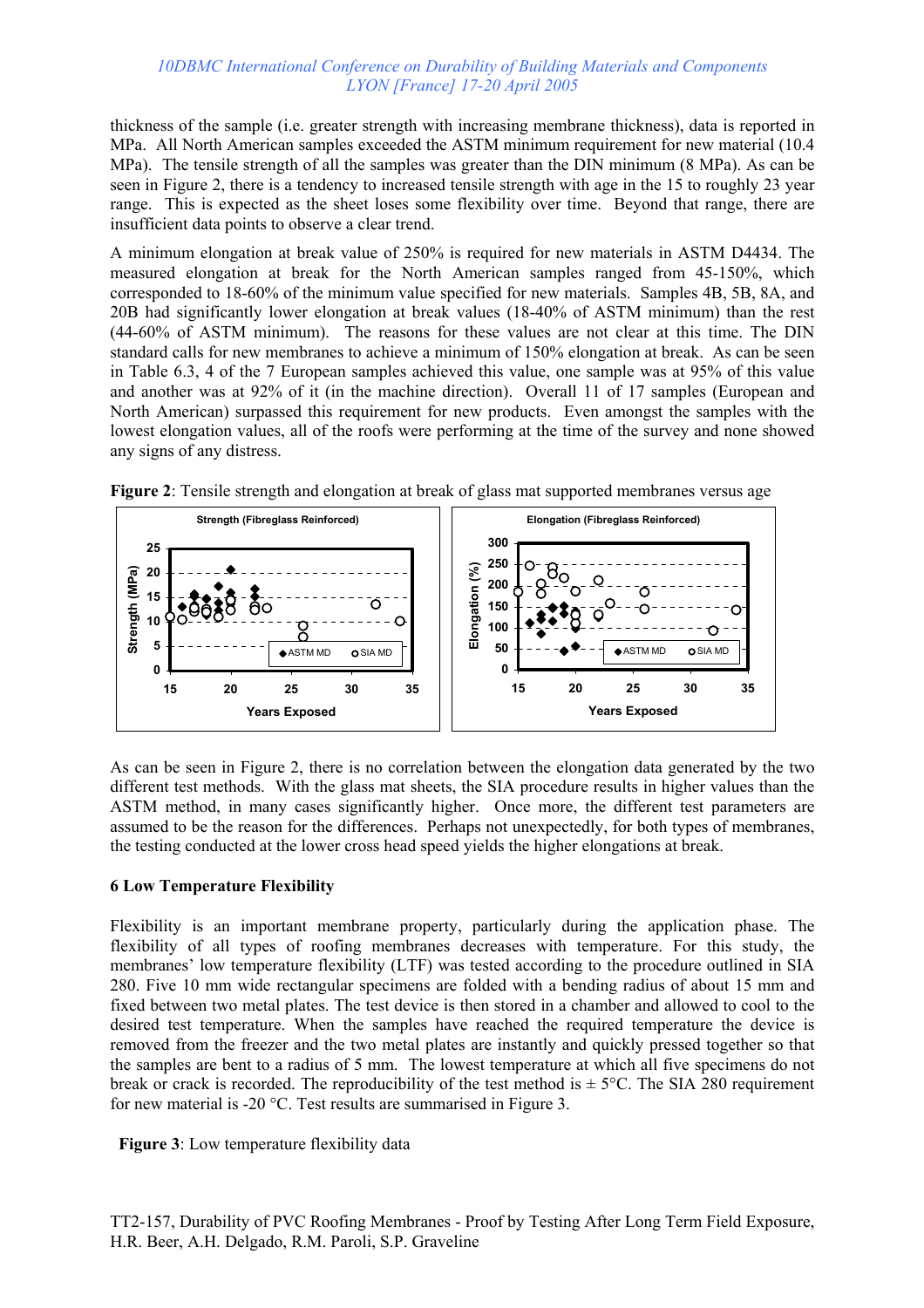

Remarkably 25 out of 40 samples still fulfill the requirement for new materials according to the SIA requirement of -20 °C or lower. Even the two samples with the highest values of 5 °C still show considerable flexibility. The testing conditions (rapid 180° bending around a small radius) are obviously severe and do not occur in real roof conditions. Membrane flexibility is an issue mainly during installation and roof maintenance. As can be seen even the aged installed membranes with a LTF value of 5 ° C continue to perform.

The fact that a majority of all samples are tested with low temperature values above the requirements for virgin material reflects the manufacturer's efforts to formulate their membranes for long term behavior. Potential reduction in plasticizer content over long years of roof service is accounted for by the appropriate formulation of the base vinyl material.

## **7 Hail Resistance**

.

Twenty seven of the samples received at the manufacturer's laboratory were large enough after all other analytical procedures (minimum  $0.5$  m x  $0.5$  m) to be used for hail testing. The age of these 27 roofs ranged from 15 to 34 years. For the purposes of this investigation the hail test method developed by the Swiss Federal Laboratories for Materials Testing and Research (EMPA) was chosen for the determination of the hail resistance. A detailed description of the test procedure and discussion of the results would be beyond the scope of this paper. They can be found in [7].

The Swiss standards SIA280 (polymeric) and SIA281(bituminous) require a minimum impact velocity of 17 m/s for new roofing membranes. In order to determine how aged material would perform on substrates in use today, the aged membrane was tested over the most commonly used thermal insulations: polyisocyanurate (ISO) for North America and expanded polystyrene (EPS, density 20 kg/m<sup>3</sup>) for Europe. Testing was also done on glass fiber reinforced gypsum boards. For comparison purposes new membranes of the same PVC formulation and different thicknesses were also tested. Test results are summarized in Table 2.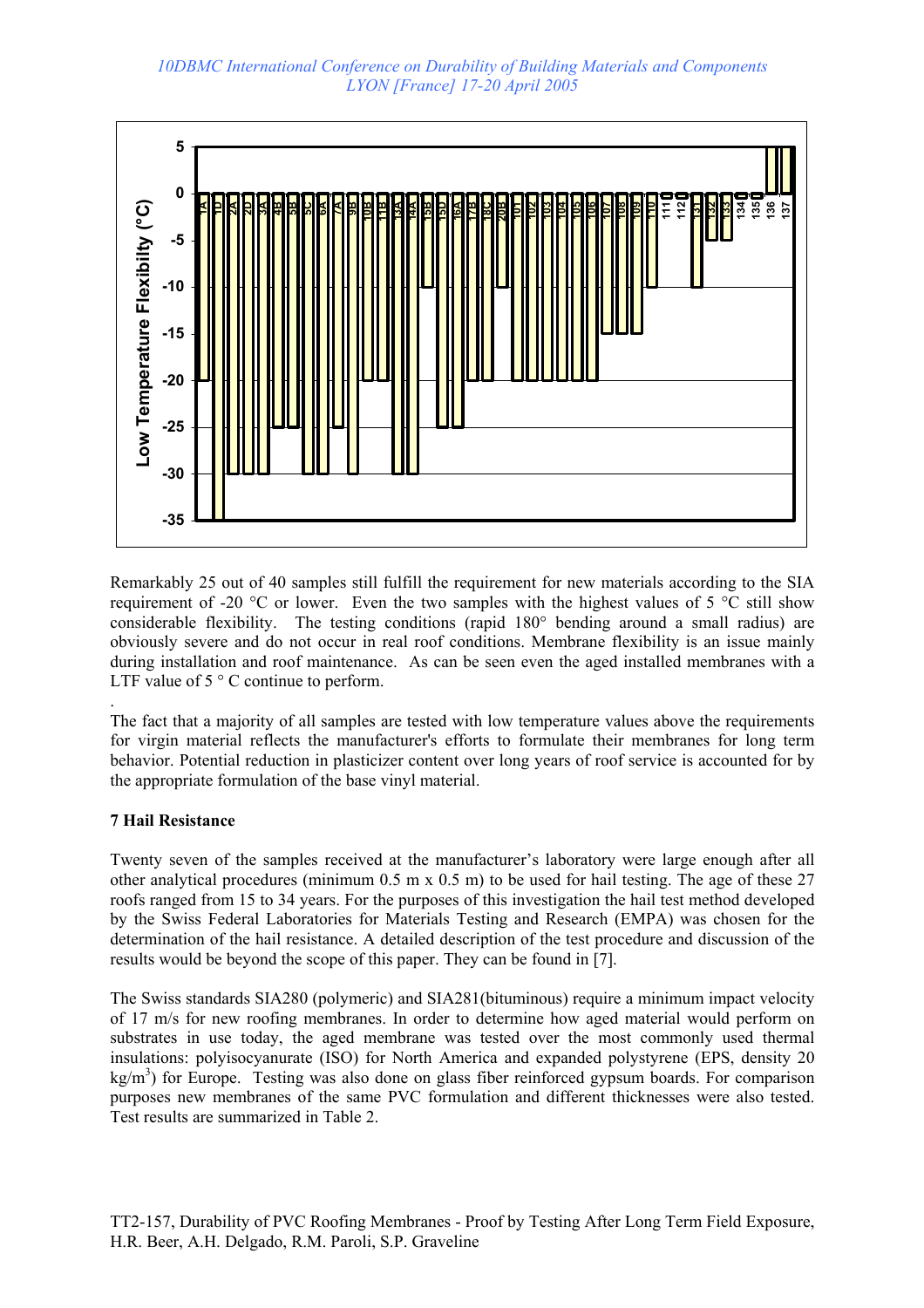|                  |                       |       |                                      |                |            |  | <b>Fabre 2.</b> Than resistance results. Diamy fields indicate that he values have been determined. |                   |       |                   |                 |                |
|------------------|-----------------------|-------|--------------------------------------|----------------|------------|--|-----------------------------------------------------------------------------------------------------|-------------------|-------|-------------------|-----------------|----------------|
| ID               | type<br>thickness     | age   | hail resistance<br>(impact velocity) |                |            |  | ID                                                                                                  | type<br>thickness | age   | (impact velocity) | hail resistance |                |
|                  |                       |       | Gypsum                               | <b>ISO</b>     | <b>EPS</b> |  |                                                                                                     |                   |       | Gypsum            | <b>ISO</b>      | <b>EPS</b>     |
|                  | mm                    | years | m/s                                  | m/s            | m/s        |  |                                                                                                     | mm                | years | m/s               | m/s             | m/s            |
|                  | G 1.2                 | new   | 66                                   | 39             | 47         |  | 10 A                                                                                                | G 1.2             | 19    | 29                | 16              |                |
|                  | G 1.8                 | new   | 96                                   | 67             | 85         |  | 11B                                                                                                 | G 1.2             | 18    | 43                | 20              |                |
|                  | S 1.2                 | new   | 79                                   | 54             | 61         |  | 13 A                                                                                                | S 1.2             | 19    | 14                | 10              |                |
|                  | S 1.8                 | new   | 95                                   | 68             | 77         |  | 14 B                                                                                                | S 1.2             | 16    | 58                | 54              |                |
|                  | $G$ 1.2 <sup>1)</sup> | new   | 90                                   |                |            |  | 15 A                                                                                                | G 1.2             | 20    | 37                | 30              |                |
|                  | G 1.2 <sup>2)</sup>   | new   | 91                                   |                |            |  | 15 C                                                                                                | S 1.2             | 20    | 34                | 28              |                |
| 01 A             | G 1.2                 | 22    | 39                                   | 39             |            |  | 16B                                                                                                 | S 1.2             | 17    | 51                | 51              |                |
| $01\,\mathrm{C}$ | S 1.2                 | 22    | 37                                   | 38             |            |  | 17 A                                                                                                | S 1.2             | 15    | 52                | 55              |                |
| 02B              | G 1.2                 | 17    | 39                                   | 14             |            |  | 18 D                                                                                                | S 1.2             | 16    | 59                | 54              |                |
| 02 C             | S 1.2                 | 17    | 52                                   | 45             |            |  | 20 A                                                                                                | G 1.2             | 20    | 18                | 11              |                |
| 03 B             | G 1.2                 | 18    | 40                                   | 27             |            |  | 101                                                                                                 | S 1.2             | 24    |                   |                 | 34             |
| 04 A             | G 1.2                 | 17    | 12                                   | 5              |            |  | 104                                                                                                 | S 1.2             | 27    |                   |                 | 13             |
| 05 A             | G 1.2                 | 20    | 30                                   | 33             |            |  | 111                                                                                                 | S 1.8             | 17    |                   |                 | 35             |
| 05 D             | S 1.2                 | 20    | 19                                   | 30             |            |  | 112                                                                                                 | S 1.8             | 17    |                   |                 | 46             |
| 06 B             | S 1.2                 | 17    | 32                                   | 37             |            |  | 135                                                                                                 | G 1.2             | 34    |                   |                 | 30             |
| 07B              | G 1.2                 | 22    | 17                                   | $\overline{7}$ |            |  | 137                                                                                                 | G 1.2             | 15    |                   |                 | $\overline{7}$ |
| 09 A             | S 1.2                 | 18    | 46                                   | 41             |            |  |                                                                                                     |                   |       |                   |                 |                |

**Table 2**: Hail resistance results. Blank fields indicate that no values have been determined.

 $\overline{1}$  membrane fully adhered to gypsum board;

2) felt backed membrane, fully adhered to gypsum board

All measured data of new membranes values exceed the minimum requirements by a multiple. Not surprisingly, 1.8 mm thick membrane provides greater resistance than 1.2 mm membrane. Results over glass faced gypsum board are roughly 1.5 times higher than those measured over polyisocyanurate boards, for a given set of parameters.

Of the European surevy samples 101 and 135, 25 and 34 years old respectively, have hail resistance values below the requirement for new material. However, despite their age, and their locations in regions with high hail risk, these roofs exhibited no signs of hail damage. The other four samples, aged from 15 to 27 years, have hail resistance values far above the SIA280 requirement for new membranes.

Comparing the North American projects, the glass faced gypsum board generally is found to improve hail resistance. With an average age of 18.6 years, 16 out of the 21 samples still fulfill the requirement FM Class 1-MH for new membranes, while 12 samples meet the requirement FM Class 1-SH on glass faced gypsum board (see [7] for a calculatory comparison between SIA and FM hail test values). On ISO, 14 of the samples, aged 17 to 22 years, meet FM Class 1-MH and 11 samples meet FM Class 1- SH. On glass faced gypsum board only one sample (13A) had a hail resistance value below the initial requirement of SIA280. All the others meet the requirement for new material. None of the roofs exhibited any signs of hail damage during the inspection.

In a separate paper [7], one of the authors of this work studied the correlation between hail resistance (impact speed) and other physical properties. Both plasticizer content and low temperature flexibility